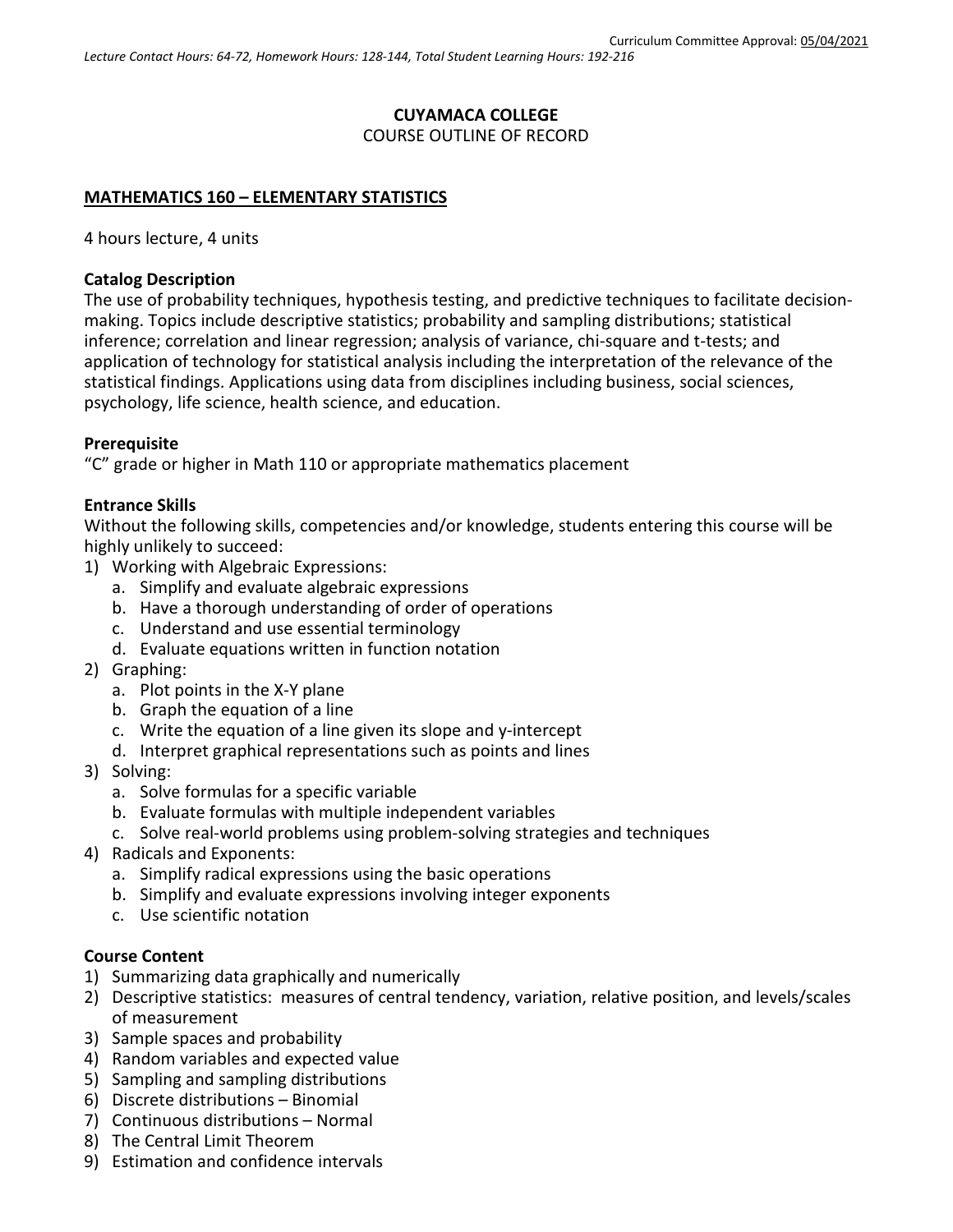- 10) Hypothesis Testing and inference, including t-tests for one and two populations, and Chi-square test
- 11) Correlation and linear regression and analysis of variance (ANOVA)
- 12) Applications using data from disciplines including business, social sciences, psychology, life science, health science, and education
- 13) Use of Statistical software such as SPSS to summarize and analyze data and produce and interpret graphs and charts

# **Course Objectives**

Student will be able to:

- 1) Distinguish among different scales of measurement and their implications;
- 2) Interpret data displayed in tables and graphically;
- 3) Apply concepts of sample space and probability;
- 4) Calculate measures of central tendency and variation for a given data set;
- 5) Identify the standard methods of obtaining data and identify advantages and disadvantages of each;
- 6) Collect data using various methods and input scores into statistical software such as SPSS for analysis;
- 7) Calculate the mean and variance of a discrete distribution;
- 8) Calculate probabilities using normal and student's t-distributions;
- 9) Distinguish the difference between sample and population distributions and analyze the role played by the Central Limit Theorem;
- 10) Construct and interpret confidence intervals;
- 11) Determine and interpret levels of statistical significance including p-values;
- 12) Interpret the output of a technology-based statistical analysis;
- 13) Identify the basic concept of hypothesis testing including Type I and II errors;
- 14) Formulate hypothesis tests involving samples from one and two populations;
- 15) Select the appropriate technique for testing a hypothesis and interpret the result;
- 16) Use linear regression and ANOVA analysis for estimation and inference, and interpret the associated statistics; and
- 17) Use appropriate statistical techniques to analyze and interpret applications based on data from disciplines including business, social sciences, psychology, life science, health science, and education

## **Method of Evaluation**

A grading system will be established by the instructor and implemented uniformly. Grades will be based on demonstrated proficiency in subject matter determined by multiple measurements for evaluation, one of which must be essay exams, skills demonstration or, where appropriate, the symbol system.

- 1) Quizzes that measure students' ability to describe, display and organize numerical data, and work with and apply concepts of probability including the central limit theorem.
- 2) Exams that measure students' ability to carry out hypotheses tests and construct and interpret interval estimates of population parameters.
- 3) Computer laboratory assignments in which students will apply concepts of probability, display and analyze data using computer software, and analyze two-variable data using regression/correlation concepts along with appropriate computer software.
- 4) Homework that measures students' ability to apply statistical and probability concepts to realworld applications.

# **Special Materials Required of Student**

Access to computer lab with SPSS software or equivalent.